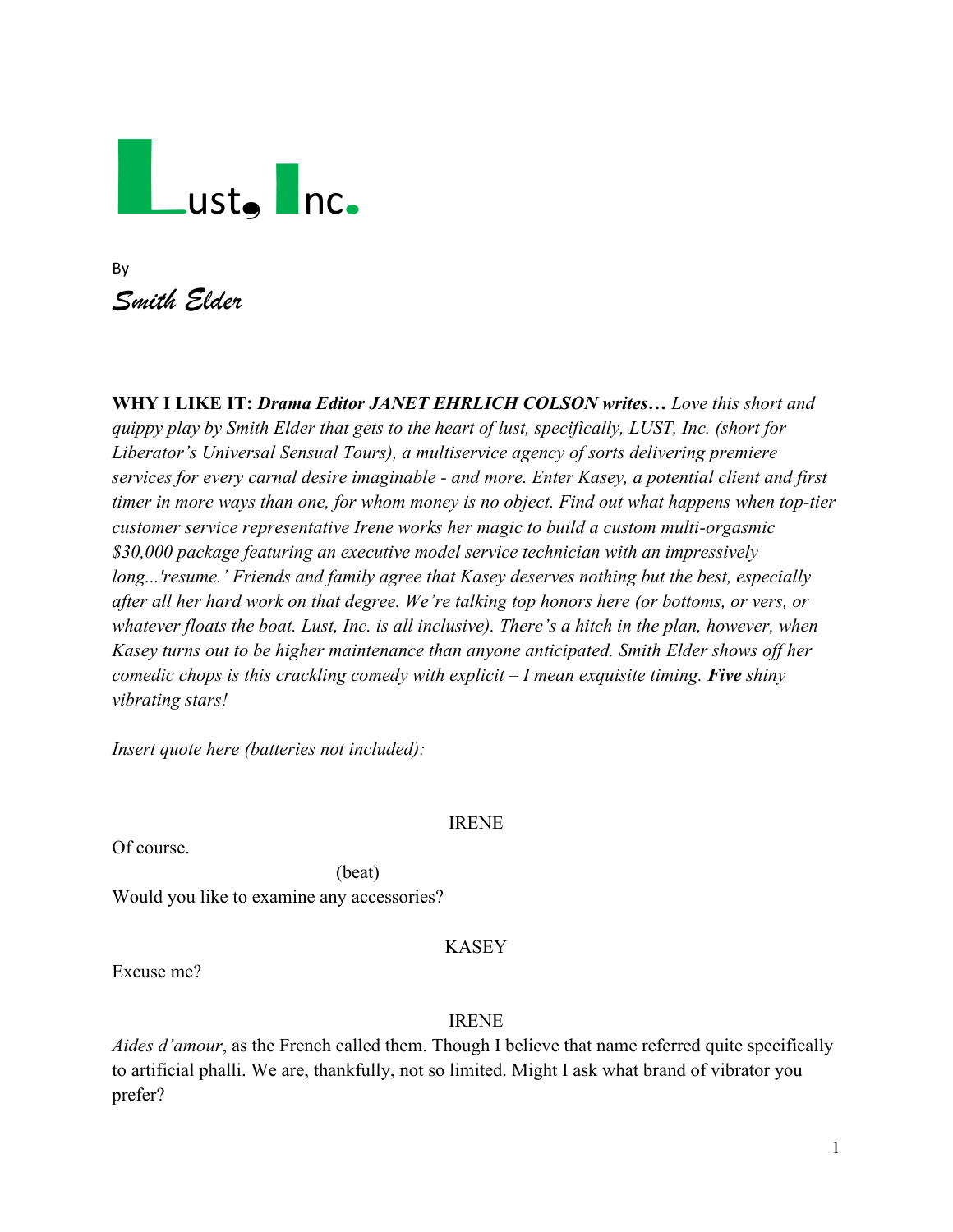### KASEY

I...actually I don't have one.

# LUST, Inc. by Smith Elder

(Irene is sitting at her desk, adjusting her things. Kasey enters.)

#### IRENE

Good afternoon and welcome to Liberator's Universal Sensual Tours, Incorporated, the exclusive allinclusive luxury answer to your personal sexual needs. How may I help you today?

#### KASEY

I...um, I have an appointment?

#### IRENE

Yes, of course, you must be Kasey. You called yesterday?

#### KASEY

Yes, I...yes, that was me.

#### IRENE

Excellent. It's wonderful to meet you. You know, it's such a pleasure to see a young woman so firm in her resolve.

#### KASEY

Um...what?

#### IRENE

For keeping the first appointment you made. Sometimes it takes three or four appointments to even get someone through the door. And never a cancellation, you know, they simply fail to appear. It can make some of our figures very tricky to work out. But never mind that. What sort of experience were you interested in engaging with us?

#### KASEY

Honestly I...I hadn't really thought about it.

#### IRENE

Oh, not to worry, many of our customers are in the same situation, not sure what we offer and not even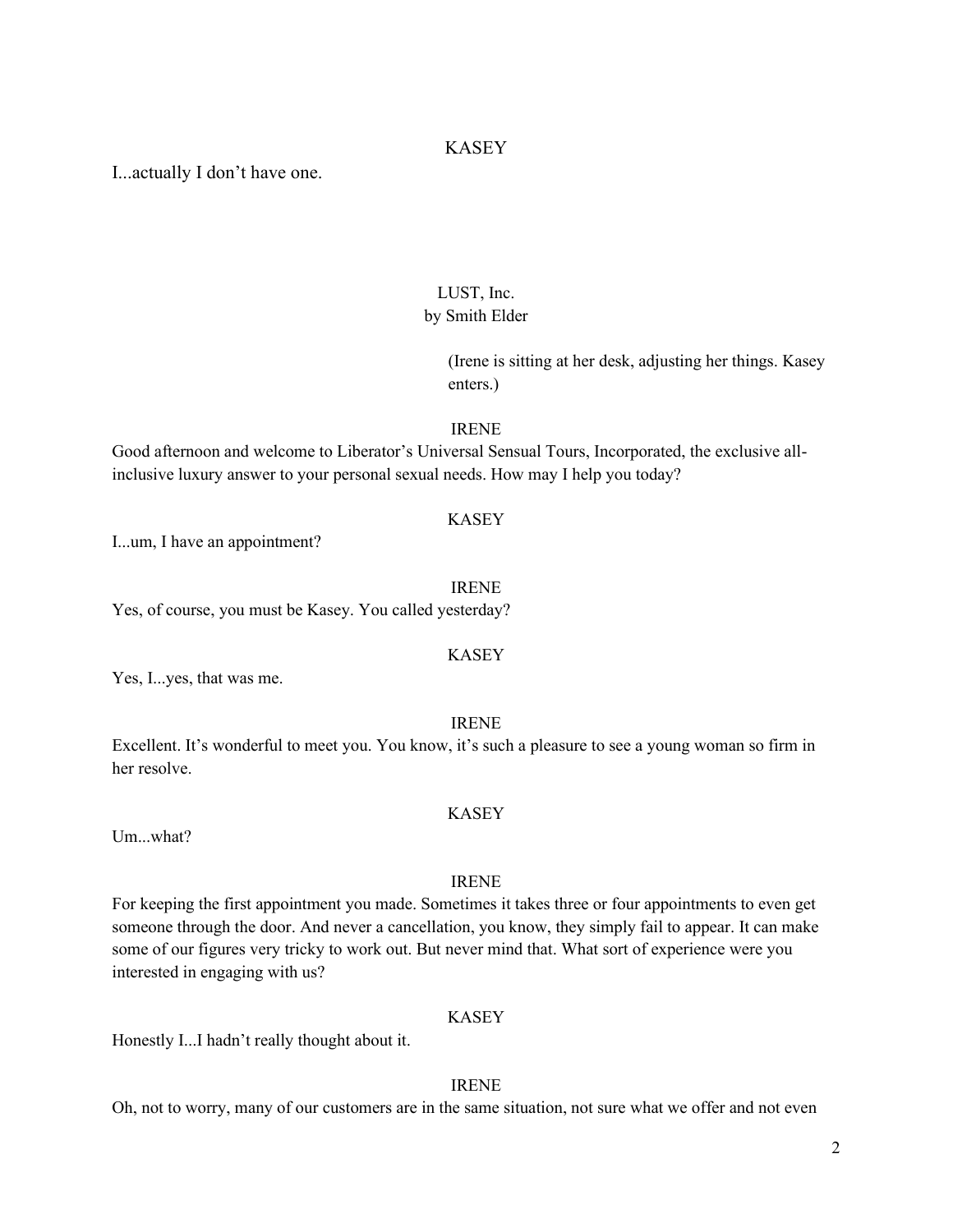always sure of what they're interested in. And often someone comes in with a clear picture of what they want, only to change it as soon as they realize the sheer quantity of choices we have to offer...but that's what we're here for, yes?

> (Kasey has, through this speech, begun to look uncomfortable to the point of illness. Irene stops, looks concerned.)

#### IRENE

Are you all right, dear?

#### KASEY

Yes, if I could just...maybe...sit down a minute...

#### IRENE

Of course, how thoughtless of me. Please.

(She leads Kasey to a chair. Kasey sits, overwhelmed.)

#### IRENE

So, if I may ask, what brings you here? How did you hear about us?

A friend of mine. I graduated top honors, so my parents...they said if I...anyway, they gave me thirty thousand dollars.

#### IRENE

KASEY

IRENE

KASEY

How very generous.

They're very generous people. Also very rich. And one of my friends said...she'd come to you before...

If I may ask her name?

Lauren. Lauren Har--

# IRENE

Yes, I have her right here. Just a moment while I add the customary credit to her account--we reward referrals highly here. There we are. Now. Where would you like to start?

#### KASEY

I don't...I've never, you know...

#### 3

# KASEY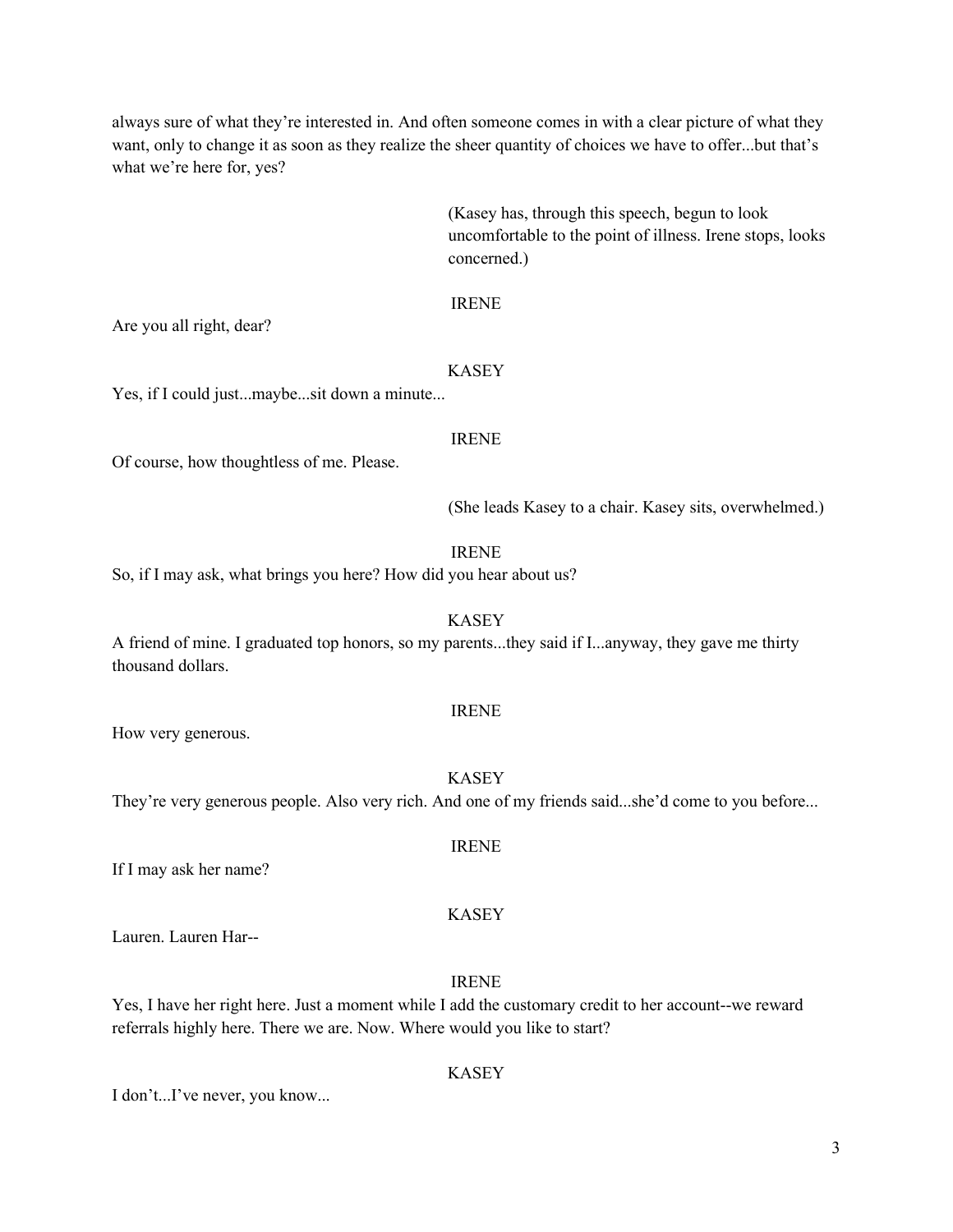#### IRENE

Ah, well, not to worry, we have a system that I'm sure will provide you with a satisfactory result. First, as to the hardware...is your preference for humans of the male persuasion?

#### KASEY

Yes. I mean, of course.

#### IRENE

Oh, there's no of course about it! People have all kinds of preferences, you know. Now--

(She pulls out an enormous binder full of photos and flips it open. The binder is neat, organized, and professional, like a real estate agent's file of houses on the market.)

#### IRENE (cont'd)

We have some very nice models here.

(she flips through the binder)

All our employees are in excellent physical condition and are scored monthly for the tactile quality of their skin on a six-dimension, ten-point scale. And as you have quite a large budget with which to work may I suggest our executive model--

> (She flips over a page. And unfolds it. And unfolds it. And unfolds it. Kasey's eyes widen; she looks up and nods vigorously.)

#### IRENE

Excellent. That model *is* a crowd-pleaser. Moving on...

(She makes a note on her computer, refolds the page, and puts the binder away.)

#### IRENE

What sort of a situation would you like to find yourself in?

#### KASEY

I'm sorry?

#### IRENE

We offer all kinds of settings and scenarios. For varying prices, of course. For example, we offer bars, spas, cruises, medical offices, home visits, cemeteries, national parks, truck stops, the occasional bathhouse--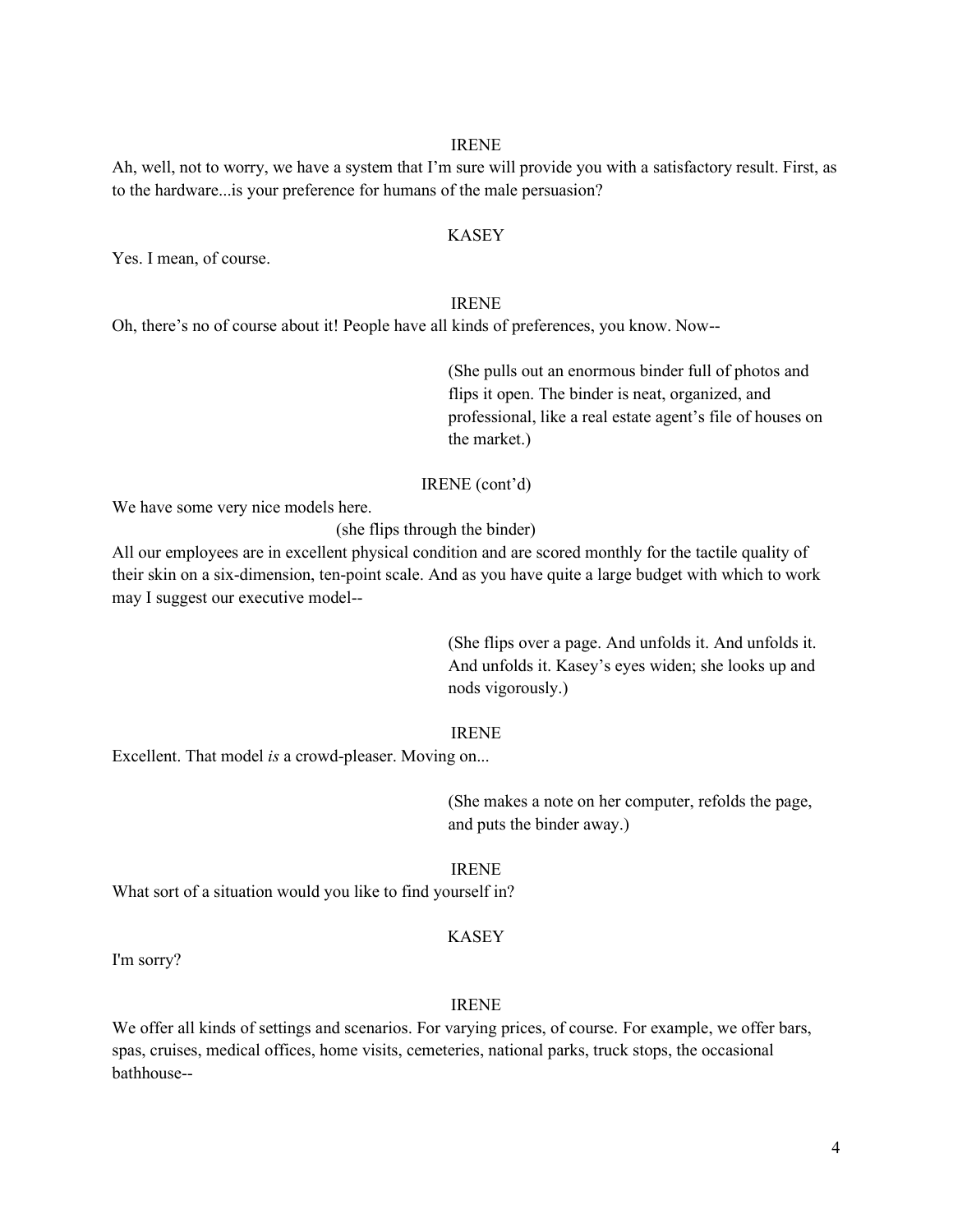#### KASEY

That's...quite a selection.

#### IRENE

We do pride ourselves on our variety. (beat) Does anything strike you as interesting?

#### KASEY

(She pauses nervously, looks around, then leans forward and whispers in Irene's ear. Irene smiles.)

IRENE

One moment.

What about...

(she checks her computer screen)

I believe that can be managed. Although I'm afraid it will be a bit pricey, because apparently it's against the law.

And scenario?

(beat; politely)

### KASEY

What...I mean...

#### IRENE

Well, of course there's the classic seduction, and any number of variations on that. We carry more violent scenes, if that's what you'd like, or scenes which allow you to perform the role of the aggressor, either gently or with considerable force. We have random encounters, anonymous hook-ups, wildly detailed fantasies...Finally there is a highly customized version that is, of course, more expensive.

KASEY

Customized how?

#### IRENE

We have a few in-depth psychological questionnaires, and then of course after that you would need to spend a brief session with one of our expert counselors. Occasionally it takes them a few tries but almost invariably they get it right, given enough time.

#### KASEY

Let me think about it for a little while.

#### IRENE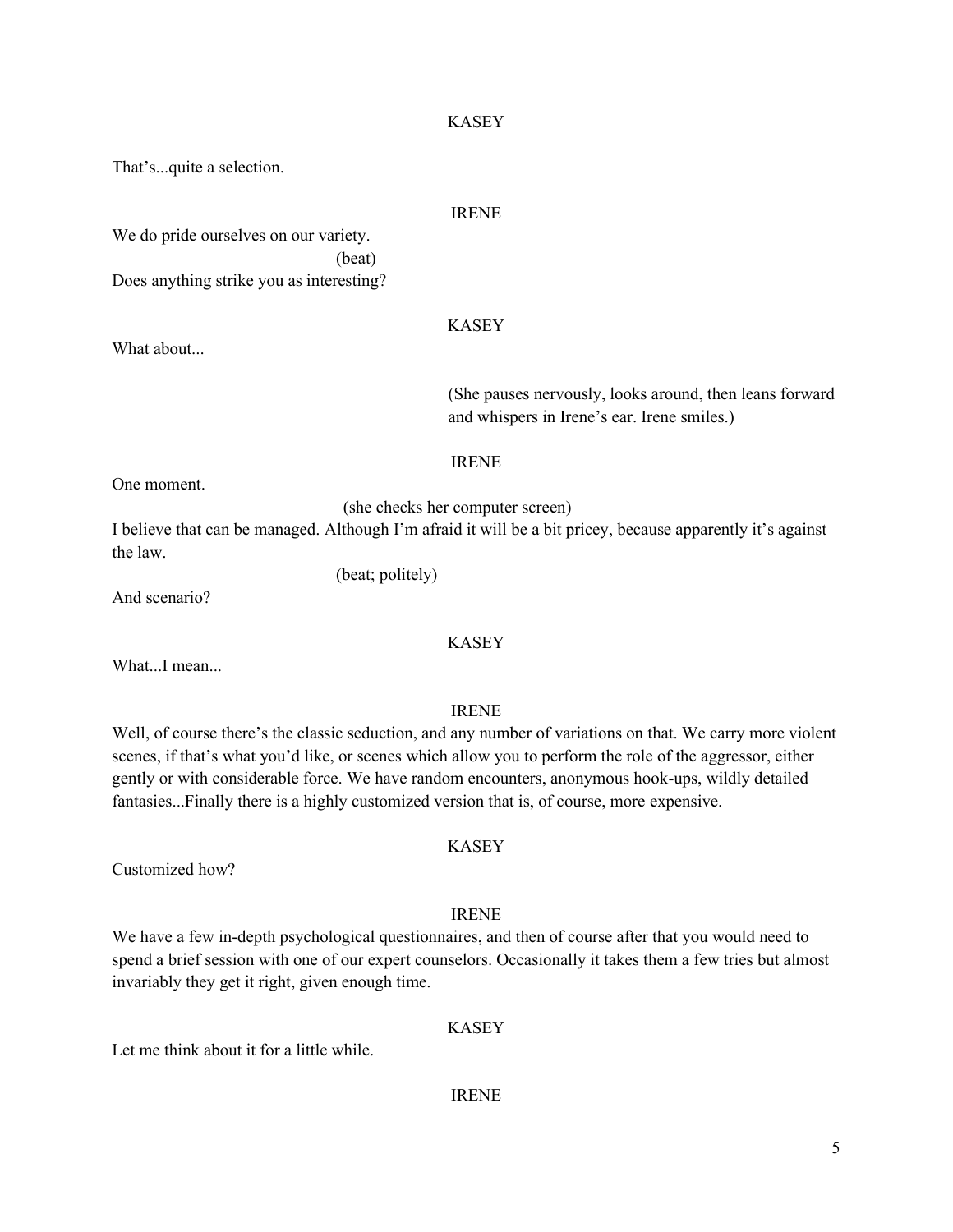Of course.

(beat)

Would you like to examine any accessories?

#### KASEY

Excuse me?

# IRENE

*Aides d'amour*, as the French called them. Though I believe that name referred quite specifically to artificial phalli. We are, thankfully, not so limited. Might I ask what brand of vibrator you prefer?

#### KASEY

I...actually I don't have one.

#### IRENE

You surprise me! I thought every young lady nowadays acquired one practically at the onset of puberty. But no matter. I can make a few recommendations if you'd like--unless you were interested in something with a little more kick.

#### KASEY

I don't think...just the basic...stuff, you know...I think that'll be fine.

#### IRENE

Of course. This is all up entirely to you, I hope you understand. We only aim to please you to the fullest extent of our ability.

#### KASEY

Do you really mean that?

#### IRENE

Of course! Anything less would be a severe violation of the code set in place by John Liberator, our founder. To please is our whole function, our purpose in business and in life.

(beat)

Is there something we have not discussed that you would like?

#### KASEY

Well actually...what I want more than anything else in the world is...

#### (Pause.)

IRENE

Yes?

KASEY